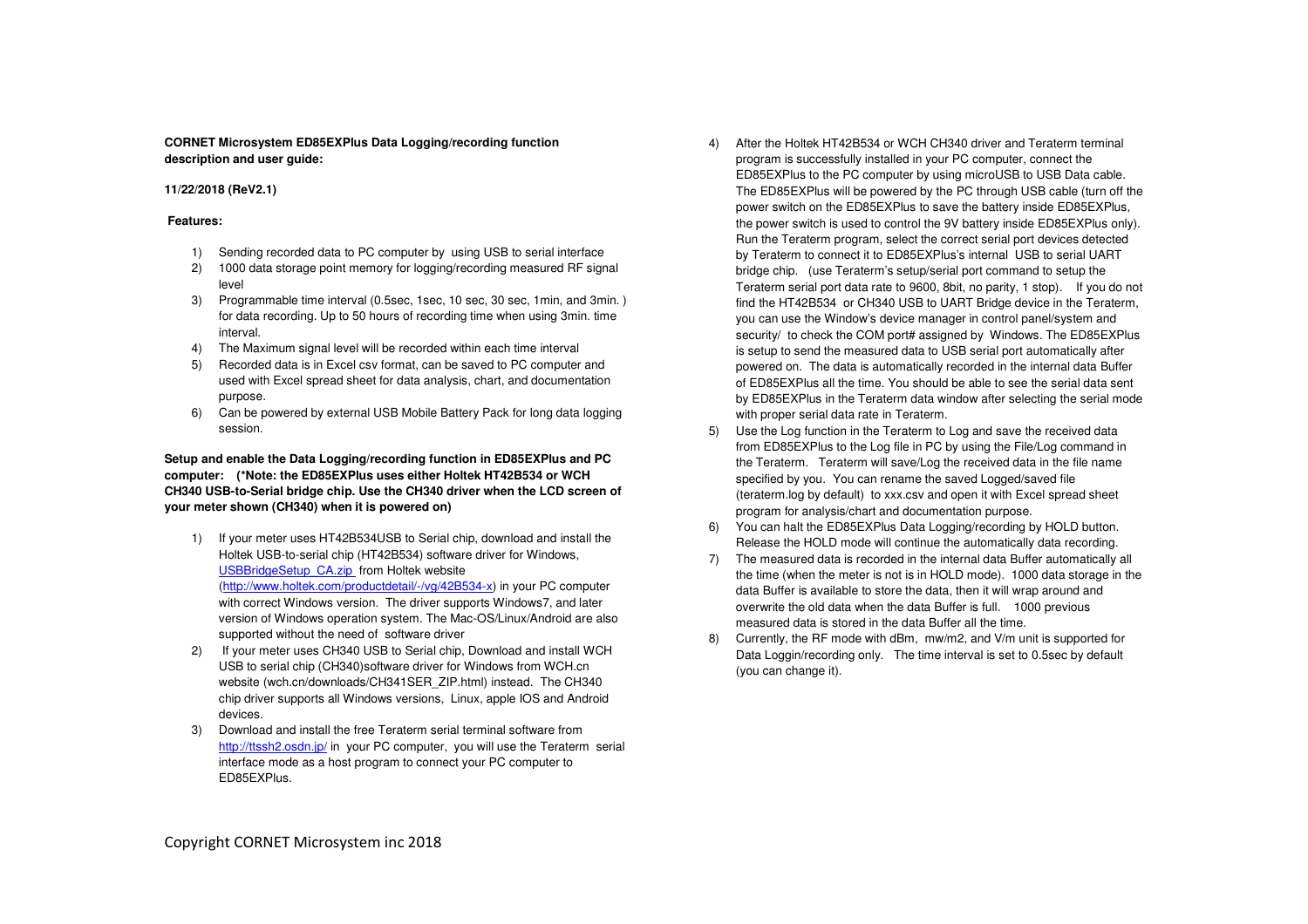#### **Data Logging/Recording modes in ED85EXPlus:**

- 1) There are 3 data output modes in ED85EXPlus Data Logging/recording function. (a) Real time mode (b) Buffer output mode (c) Flashmem output mode.
- 2) Six programmable recording time interval for Logging/recording is available. (0.5sec. 1 sec. 10 sec. 30 sec. 1 min. and 3 min.) Measured data is recorded to the internal data Buffer by time interval, the Maximum signal level within each time interval is recorded and saved to the internal data Buffer. 1000 data storage location in the data Buffer is available, therefore if the time interval is 0.5 sec. you can record up to 500 second of data. It is possible to store 50 Hours of data if the time interval is set to 3 minutes. You can turn off the automatic data logging/recording by setting the time interval to "OFF"
- 3) In Real time mode, the meter output the real time measured data to serial port each time interval. Both signal level and frequency of the data is output to serial port in Real-time mode.
- 4) In Buffer output mode, the 1000 recorded data in data Buffer is sent to serial port. (only signal level is output to the serial port in Buffer output mode). The output data is sent from the current data first then the previous 1000 data in backward sequence.

 The data Buffer is high speed SRAM memory, the data in data Buffer will get lost when the meter is power off. You can save the data Buffer data to Flash memory first if you want to keep the recorded data in the data Buffer after power off the meter.

- 5) In Flashmem output mode, the 1000 saved data in the internal Flash memory will be sent out to serial port. The output data is sent from current data first then the previous 1000 data in backward sequence. The recorded data in Flashmem will not get lost after meter power off.
- 6) The Typical application sequence for Data Logging/recording in the field is: power-on meter-->measure the signal around area-->get into Logger setup mode-->save the data in Buffer to Flashmem--> power off the meter--> Go back to office--> connect the MicroUSB cable from ED85EXPlus to PC computer--> run Teraterm program in PC--> enable the file Log function in Teraterm--> get into meter's Logger setup mode--> select the Flashmem output mode--> start sending data to PC--> change the Logged file name from xxx.log in PC to xxx.csv --> open the renamed logged file in Excel spread sheet program using .csv format--> analyze and chart the data in Excel spread sheet.

#### ED85EXPlus Data Logger/Recording setup command:

- 1) Push and hold the "->" key and click the "MODE" key then release the -> key to get into the ED85EXPlus Logger setup mode, use the "->" key to move the cursor, use the "<-" key to activate the selection.
- 2) Logger Setup menu:
	- (EXIT) Logger Setup --- exit the setup mode
	- 1) Data2Send -- select data from Realtime, or data Buffer or Flashmem to serial port
	- 2) Send data -- start sending the 1000 logged data from selected source to serial port, It might take a while, please wait until it is finished
	- 3) Logg time -- change the time interval of recording, (0.5 sec, 1 sec, 10 sec, 30 sec, 1 min, 3 min.), and OFF)
	- 4) Clear buffer clear data Buffer to all zero
	- 5) Save config -- save the new Logger setup/configuration
	- 6) RESET config RESET the Logger setup/configuration to default
	- 7) Save to Flashmem --- save the recorded data in data Buffer to Flash memory, so data will not get lost after meter power off

**Note1:** You can have both 1000 new data stored in data Buffer and 1000 old data already stored in Flashmem at the same time, each with its own recording time interval. You do not have to save the new data in the data Buffer to Flashmem (overwrite the data already in Flashmem) if you can connect the ED85EXPlus to PC computer's USB port without losing the power of meter, ( use the internal 9v battery) and then send both the data in Buffer and in Flashmem to PC computer for analysis. This way you can effectively have 2000 data storage for Logging/recording. **Note2:** Check your MicroUSB cable to make sure it is the Data sync cable for PC communication (not battery charging only cable), some of the MicroUSB cable included in USB Mobile Battery Pack is only for battery charging only, not for communication to PC computer.

 **Note3:** Check your USB Mobile Battery Pack to see if it will power down by itself when the output current is lower than some number. Avoid the older type of USB Mobile Battery Pack which is designed for charging the mobile phone internal battery and it will auto power down itself when the charging is done or output current is lower to some threshold. Use a USB Mobile Battery Pack (ex. PNY AD5200) which will "not" auto power down for ED85EXPlus for long data logging session